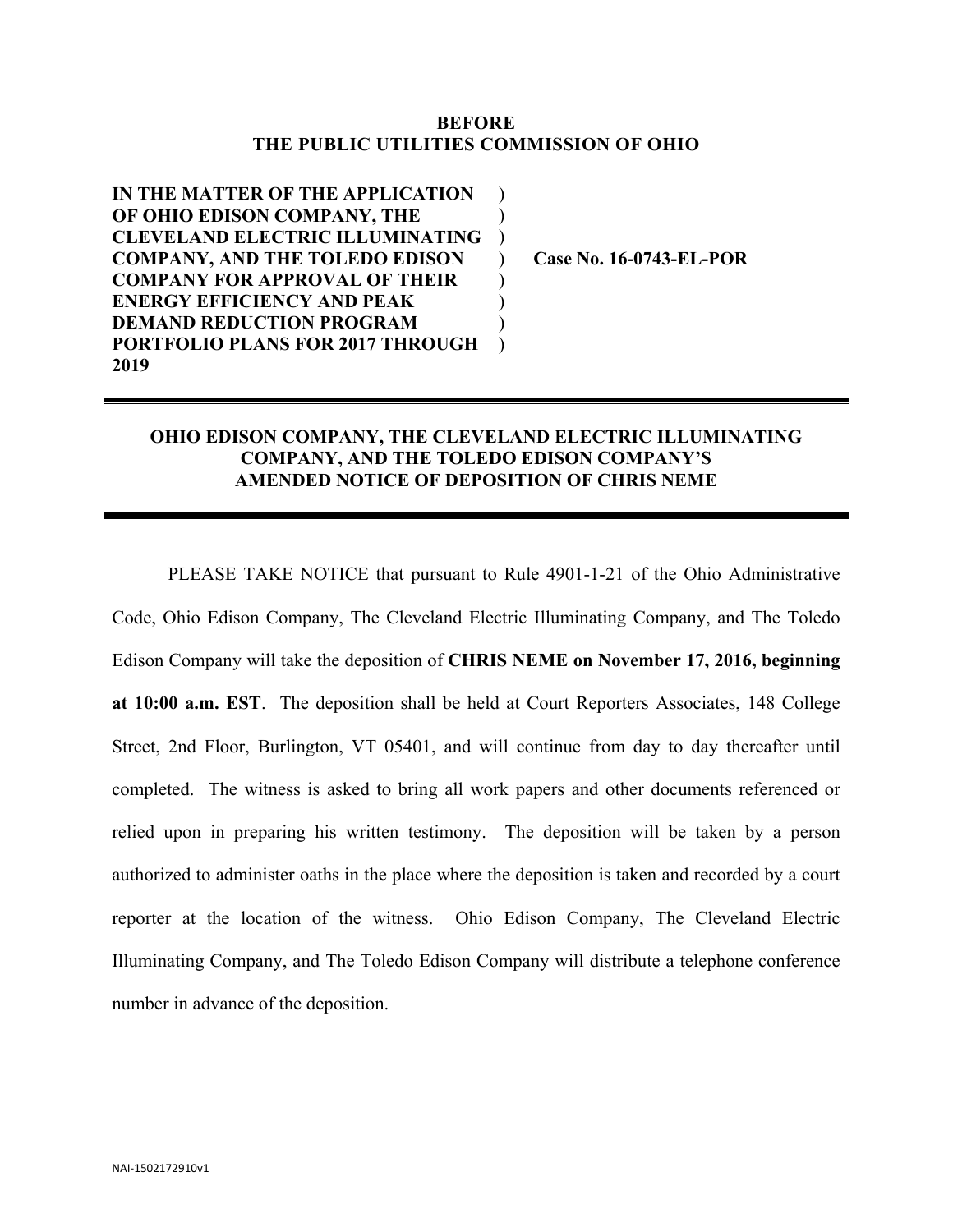Date: November 9, 2016 Respectfully submitted,

*/s/ Erika Ostrowski* 

Carrie M. Dunn (#0076952) Erika Ostrowski (#0084579) Counsel of Record FIRSTENERGY SERVICE COMPANY 76 South Main Street Akron, Ohio 44308 Telephone: 330-384-5803 Facsimile: 330-384-3875 cdunn@firstenergycorp.com eostrowski@firstenergycorp.com

Kathy J. Kolich (#0038555) KOLICH & ASSOCIATES, LLC 1521 Hightower Drive Uniontown, Ohio 44685 Telephone: 330-316-2378 kjklaw@yahoo.com

Michael R. Gladman (#0059797) JONES DAY 325 John H. Hall McConnell Blvd. Suite 600 Columbus, Ohio 43215 Telephone: 614-281-3865 Facsimile: 614-451-4196 mrgladman@jonesday.com

*Attorneys for Applicant Ohio Edison Company, The Cleveland Electric Illuminating Company, and The Toledo Edison Company*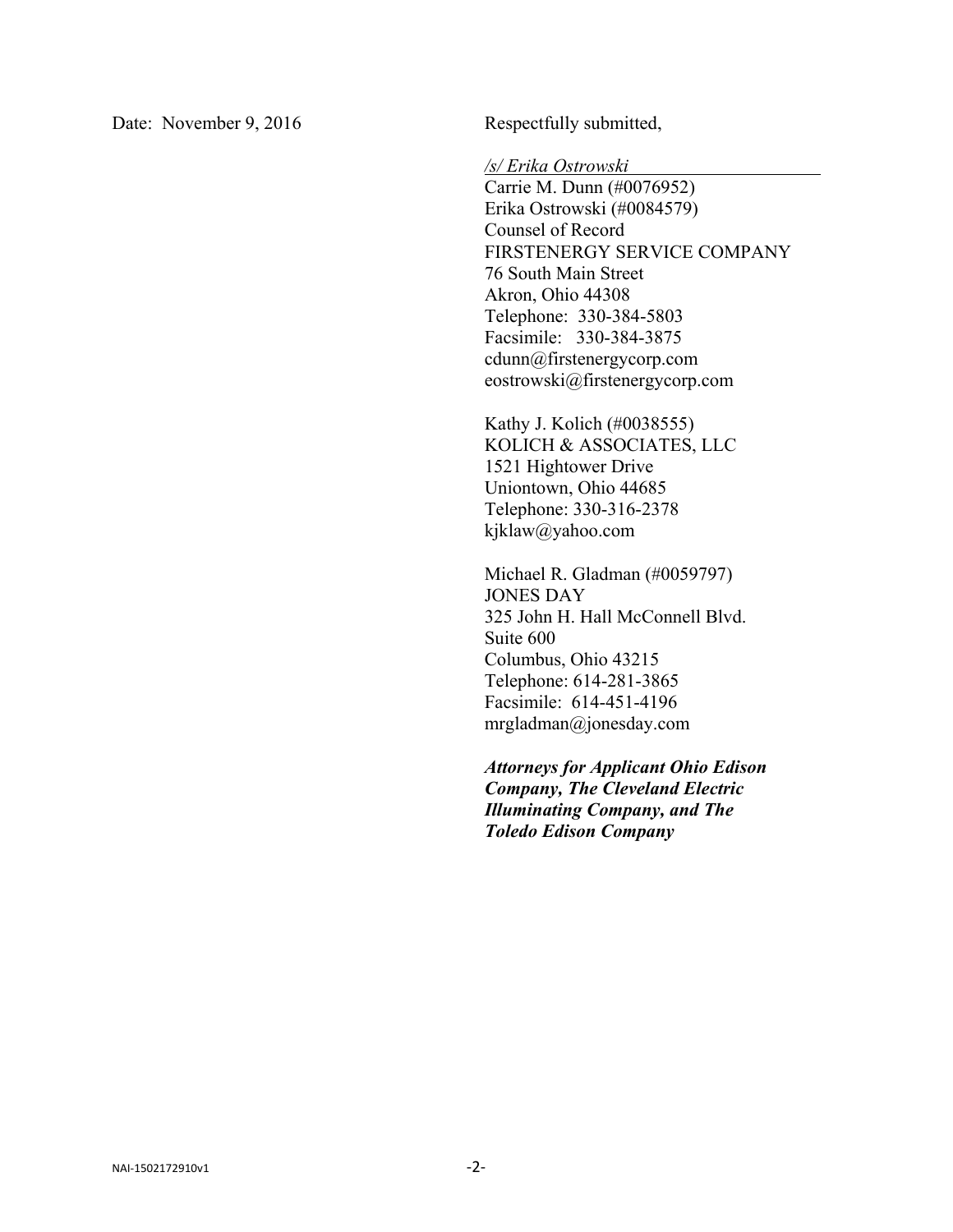## **CERTIFICATE OF SERVICE**

I hereby certify that a copy of the foregoing *Amended Notice of Deposition of Chris* 

*Neme* will be served on this 9th day of November, 2016 by the Commission's e-filing system to

the parties who have electronically subscribed to this case and via electronic mail upon the

following counsel of record:

| Colleen L. Mooney                                    | <b>Robert Dove</b>                                                      |
|------------------------------------------------------|-------------------------------------------------------------------------|
| $\text{cmooney}(a)$ ohiopartners.org                 | rdove@attorneydove.com                                                  |
| Ohio Partners for Affordable Energy                  | <b>Natural Resources Defense Council</b>                                |
| Christopher Healey                                   | Kimberly W. Bojko                                                       |
| Christopher.healey@occ.ohio.gov                      | bojko@carpenterlipps.com                                                |
| Dane Stinson<br>DStinson@bricker.com                 | Danielle Ghiloni Walter<br>ghiloni@carperterlipps.com                   |
| Deb J. Bingham                                       | <b>Ohio Manufacturers Association Energy Group</b>                      |
| bingham@occ.state.oh.us                              |                                                                         |
| Ohio Consumers' Counsel                              |                                                                         |
| Madeline P. Fleisher                                 | Matthew R. Pritchard                                                    |
| mfleisher@elpc.org                                   | mpritchard@mwncmh.com                                                   |
| Robert Kelter<br>rkelter@elpc.org                    | Samuel Randazzo<br>$sam@m$ wncmh.com                                    |
| <b>Environmental Law and Policy Center</b>           | Industrial Energy Users of Ohio                                         |
| Ryan P. O'Rourke                                     | Richard L. Sites                                                        |
| orourke@carpenterlipps.com                           | ricks@ohanet.org                                                        |
| Cheryl Smith<br>$\sinith(\omega)$ carpenterlipps.com | Matthew W. Warnock<br>mwarnock@bricker.com<br>Dylan F. Borchers         |
| Counsel for The Kroger Company                       | dborchers@bricker.com                                                   |
|                                                      | Teresa Orahood<br>torahood@bricker.com<br>The Ohio Hospital Association |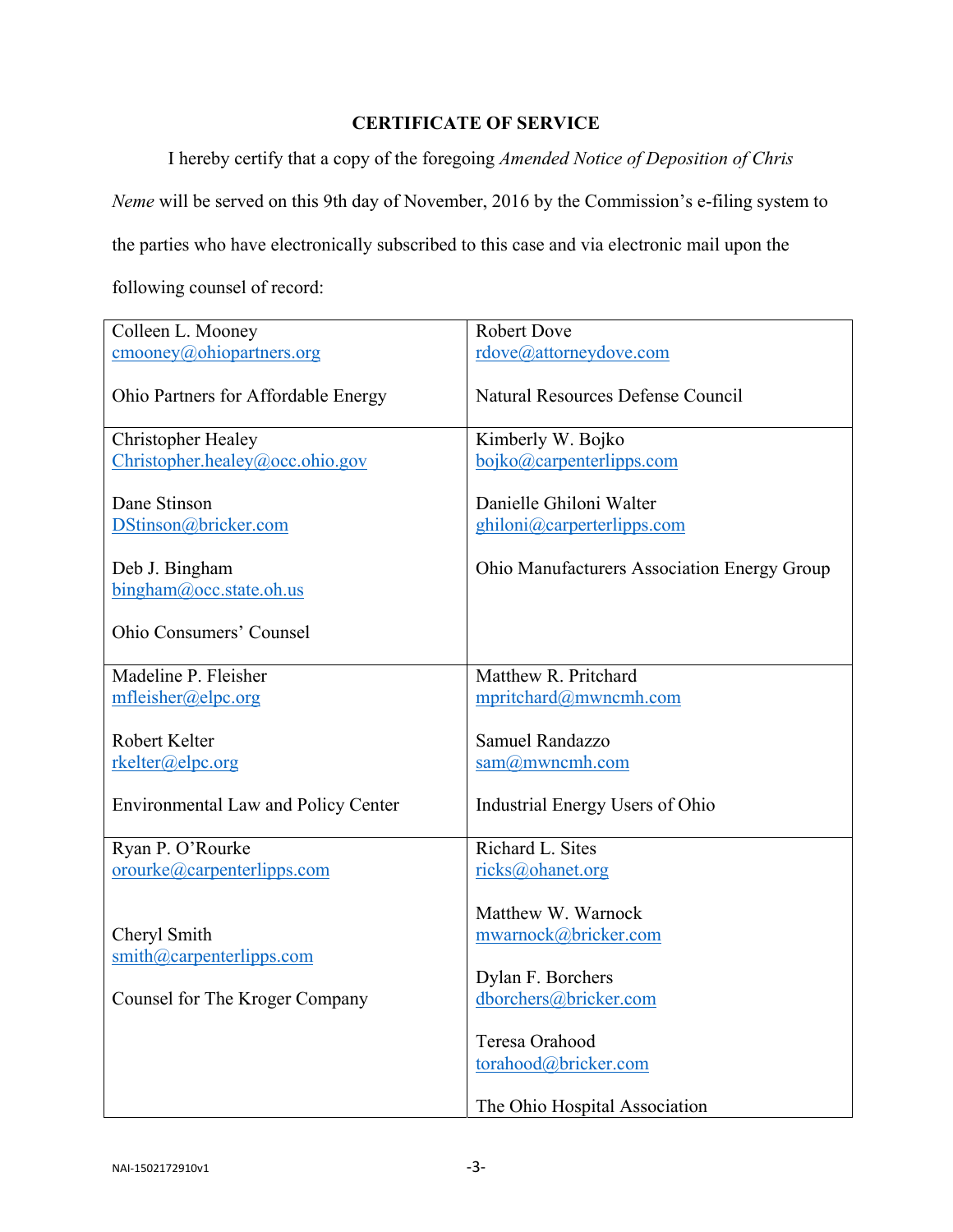| joliker@igsenergy.com<br>tdougherty@theoec.org<br><b>IGS</b> Energy<br>Miranda Leppla<br>mleppla@theoec.org<br>Ohio Environmental Council<br>Christopher J. Allwein<br>John Finnigan<br>ifining an @edf.org<br>callwein@keglerbrown.com<br><b>Environmental Defense Fund</b><br>Energy Management Solutions, Inc.<br>Joel E. Sechler<br>Natalia Messenger<br>sechler@carpenterlipps.com<br>Natalia.Messenger@ohioattorneygeneral.gov<br><b>Tonnetta Scott</b><br>Gregory J. Poulos<br>gpoulos@enernoc.com<br>Tonnetta.scott@ohioattorneygeneral.gov<br>EnerNOC, Inc.<br>Ohio Attorney General for PUCO Staff<br>Debra Hight<br>Debra.Hight@puc.state.oh.us<br>Vesta Miller<br>Vesta.Miller@puc.state.oh.us<br>Sandra Coffey<br>Sandra.Coffey@puc.state.oh.us<br>Public Utilities Commission of Ohio |                  |                    |
|-----------------------------------------------------------------------------------------------------------------------------------------------------------------------------------------------------------------------------------------------------------------------------------------------------------------------------------------------------------------------------------------------------------------------------------------------------------------------------------------------------------------------------------------------------------------------------------------------------------------------------------------------------------------------------------------------------------------------------------------------------------------------------------------------------|------------------|--------------------|
|                                                                                                                                                                                                                                                                                                                                                                                                                                                                                                                                                                                                                                                                                                                                                                                                     | Joseph E. Oliker | Trent A. Dougherty |
|                                                                                                                                                                                                                                                                                                                                                                                                                                                                                                                                                                                                                                                                                                                                                                                                     |                  |                    |
|                                                                                                                                                                                                                                                                                                                                                                                                                                                                                                                                                                                                                                                                                                                                                                                                     |                  |                    |
|                                                                                                                                                                                                                                                                                                                                                                                                                                                                                                                                                                                                                                                                                                                                                                                                     |                  |                    |
|                                                                                                                                                                                                                                                                                                                                                                                                                                                                                                                                                                                                                                                                                                                                                                                                     |                  |                    |
|                                                                                                                                                                                                                                                                                                                                                                                                                                                                                                                                                                                                                                                                                                                                                                                                     |                  |                    |
|                                                                                                                                                                                                                                                                                                                                                                                                                                                                                                                                                                                                                                                                                                                                                                                                     |                  |                    |
|                                                                                                                                                                                                                                                                                                                                                                                                                                                                                                                                                                                                                                                                                                                                                                                                     |                  |                    |
|                                                                                                                                                                                                                                                                                                                                                                                                                                                                                                                                                                                                                                                                                                                                                                                                     |                  |                    |
|                                                                                                                                                                                                                                                                                                                                                                                                                                                                                                                                                                                                                                                                                                                                                                                                     |                  |                    |
|                                                                                                                                                                                                                                                                                                                                                                                                                                                                                                                                                                                                                                                                                                                                                                                                     |                  |                    |
|                                                                                                                                                                                                                                                                                                                                                                                                                                                                                                                                                                                                                                                                                                                                                                                                     |                  |                    |
|                                                                                                                                                                                                                                                                                                                                                                                                                                                                                                                                                                                                                                                                                                                                                                                                     |                  |                    |
|                                                                                                                                                                                                                                                                                                                                                                                                                                                                                                                                                                                                                                                                                                                                                                                                     |                  |                    |
|                                                                                                                                                                                                                                                                                                                                                                                                                                                                                                                                                                                                                                                                                                                                                                                                     |                  |                    |
|                                                                                                                                                                                                                                                                                                                                                                                                                                                                                                                                                                                                                                                                                                                                                                                                     |                  |                    |
|                                                                                                                                                                                                                                                                                                                                                                                                                                                                                                                                                                                                                                                                                                                                                                                                     |                  |                    |
|                                                                                                                                                                                                                                                                                                                                                                                                                                                                                                                                                                                                                                                                                                                                                                                                     |                  |                    |
|                                                                                                                                                                                                                                                                                                                                                                                                                                                                                                                                                                                                                                                                                                                                                                                                     |                  |                    |
|                                                                                                                                                                                                                                                                                                                                                                                                                                                                                                                                                                                                                                                                                                                                                                                                     |                  |                    |
|                                                                                                                                                                                                                                                                                                                                                                                                                                                                                                                                                                                                                                                                                                                                                                                                     |                  |                    |
|                                                                                                                                                                                                                                                                                                                                                                                                                                                                                                                                                                                                                                                                                                                                                                                                     |                  |                    |
|                                                                                                                                                                                                                                                                                                                                                                                                                                                                                                                                                                                                                                                                                                                                                                                                     |                  |                    |
|                                                                                                                                                                                                                                                                                                                                                                                                                                                                                                                                                                                                                                                                                                                                                                                                     |                  |                    |
|                                                                                                                                                                                                                                                                                                                                                                                                                                                                                                                                                                                                                                                                                                                                                                                                     |                  |                    |
|                                                                                                                                                                                                                                                                                                                                                                                                                                                                                                                                                                                                                                                                                                                                                                                                     |                  |                    |
|                                                                                                                                                                                                                                                                                                                                                                                                                                                                                                                                                                                                                                                                                                                                                                                                     |                  |                    |
|                                                                                                                                                                                                                                                                                                                                                                                                                                                                                                                                                                                                                                                                                                                                                                                                     |                  |                    |
|                                                                                                                                                                                                                                                                                                                                                                                                                                                                                                                                                                                                                                                                                                                                                                                                     |                  |                    |
|                                                                                                                                                                                                                                                                                                                                                                                                                                                                                                                                                                                                                                                                                                                                                                                                     |                  |                    |
|                                                                                                                                                                                                                                                                                                                                                                                                                                                                                                                                                                                                                                                                                                                                                                                                     |                  |                    |
|                                                                                                                                                                                                                                                                                                                                                                                                                                                                                                                                                                                                                                                                                                                                                                                                     |                  |                    |
|                                                                                                                                                                                                                                                                                                                                                                                                                                                                                                                                                                                                                                                                                                                                                                                                     |                  |                    |
|                                                                                                                                                                                                                                                                                                                                                                                                                                                                                                                                                                                                                                                                                                                                                                                                     |                  |                    |
|                                                                                                                                                                                                                                                                                                                                                                                                                                                                                                                                                                                                                                                                                                                                                                                                     |                  |                    |
|                                                                                                                                                                                                                                                                                                                                                                                                                                                                                                                                                                                                                                                                                                                                                                                                     |                  |                    |
|                                                                                                                                                                                                                                                                                                                                                                                                                                                                                                                                                                                                                                                                                                                                                                                                     |                  |                    |
|                                                                                                                                                                                                                                                                                                                                                                                                                                                                                                                                                                                                                                                                                                                                                                                                     |                  |                    |

*/s/ Erika Ostrowski* 

*An Attorney for Applicant Ohio Edison Company, The Cleveland Electric Illuminating Company, and The Toledo Edison Company*